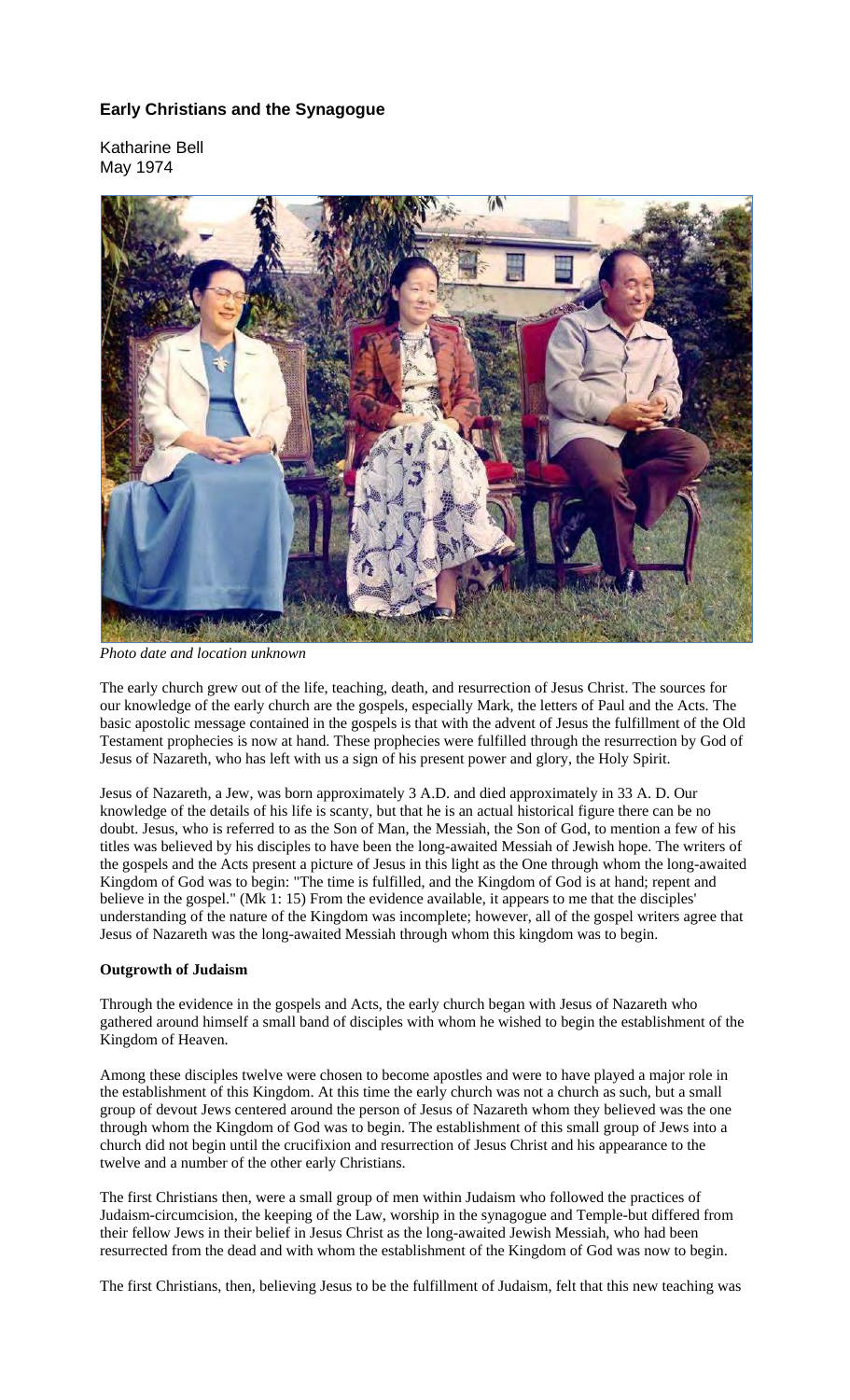continuous with the teachings and traditions of Judaism. Thus the old Jewish tradition of the action of God, the Creator, who has revealed Himself in the history of His chosen people is now continued with the Advent of Jesus, the Son of God and long awaited Messiah. The action of God is seen in His covenant with Abraham, symbolized by circumcision, whose descendants multiplied from a family, to a clan, to a tribe and then to a nation. To the tribe of Abraham, God revealed Himself further in the Law or Torah given to Moses on Mount Sinai and in the writings of the prophets. God's action in sending Jesus, then, was a continuation of His action in the past and the first Christians were circumcised Jews, followers of the Law and the Temple, and had no identity separate from the tradition of Judaism.

## **Rejection by the Sanhedrin**

The central question which arose in this apostolic age (33-70A.D.) was the question of the continuity or discontinuity of the early church with Israel. Israel at this time was represented by the Jewish Council, the Sanhedrin. The Sanhedrin was the establishment of hierarchy of the Jewish people and through the Sanhedrin the Jewish people were mad · aware of any doctrinal changes or new happenings within Judaism. With the rejection of Jesus Christ by the Sanhedrin it was inevitable that as the followers of Jesus grew they would be rejected also. In other words, the seeds for the eventual separation of the early church from Israel were planted with the crucifixion of Jesus by the Jewish people as represented through the Sanhedrin.

Initially, however, Christianity was a sect within Judaism. After Jesus' appearance to his disciples at Pentecost, Peter and John as recorded in the Acts of the Apostles (chapters 3,4) "were teaching the people and proclaiming in Jesus the resurrection from the dead."

From the preaching of these early apostles the early church began. As a number of people began to respond to their teaching, the Sanhedrin had the apostles brought before it and charged them saying: "We strictly charge you not to preach in this name, yet here you have filled Jerusalem with your teaching and you intend to bring this man's blood upon us." (Acts 5:28) It is interesting to note at this time, Gamaliel, a teacher of the Law, held in honor by all the people, gave the following advice. "So in the present case I tell you, keep away from these men and let them alone; for if this plan or this undertaking is of men it will fail; but if it is of God, you will not be able to overthrow them." (Acts 5:38-39) There is further reference in Acts that the Sanhedrin took Gamaliel's advice.

#### **Appeal to Gentiles**

The conviction of the early Christians that Jesus was the long-awaited Jewish Messiah did not appeal to the Establishment of the Jewish religion, and thus the main number of converts came from Jews who were not a part of the Establishment. This led to a growing division within Judaism of those who believed Jesus was the Messiah and those who denied this fact. However, as the early Christians were a proselytizing group their message spread to many Gentiles who had converted to Judaism and even to Gentiles who were not officially a part of Judaism.

The first Christians, then, were orthodox Jews who continued to observe the Law and to attend the synagogue and Temple. With the preaching of the message of Jesus as the Messiah in the Temple, however, the early church began to draw its membership from those within the Temple itself and also those who were closely associated with the Temple.

Many Jews in the Temple at this time were Jews who had been affected by the Dispersion. After the overthrow of the Jews by the Assyrians and the Babylonians in 597 B.C. the Jews were scattered throughout the Babylonian Empire. The effect of this Dispersion created a situation which aided the split between Judaism and Christianity.

The crux of the matter was the rite of circumcision, as Henry Chadwick writes in *The Early Church*:

"A gentile might undergo circumcision and, more commonly, the baptism required of would-be proselytes, but this was rare and the Hellenized Jews of the Dispersion, to the regret of the stricter Palestinian authorities, were normally content to welcome Gentile adherents without insisting on circumcision as generally necessary to salvation. Among these Gentile groups the Christian missionaries found their first converts outside the number of the circumcised."

#### **Cause of division**

This forced the question of whether or not Christians needed to be circumcised and to follow the Law of Moses. This issue grew and began to be the cause of a division within the early church itself, the beginnings of which can be seen in the story of the martyrdom of Stephen. Stephen indicates that the importance of circumcision is of the heart: "You stiff-necked people, uncircumcised in heart and ears, you always resist the Holy Spirit." (Acts 7:51) With this statement Stephen brought the issue of circumcision out into the open, which resulted in the orthodox Jews persecuting the church in Jerusalem and the